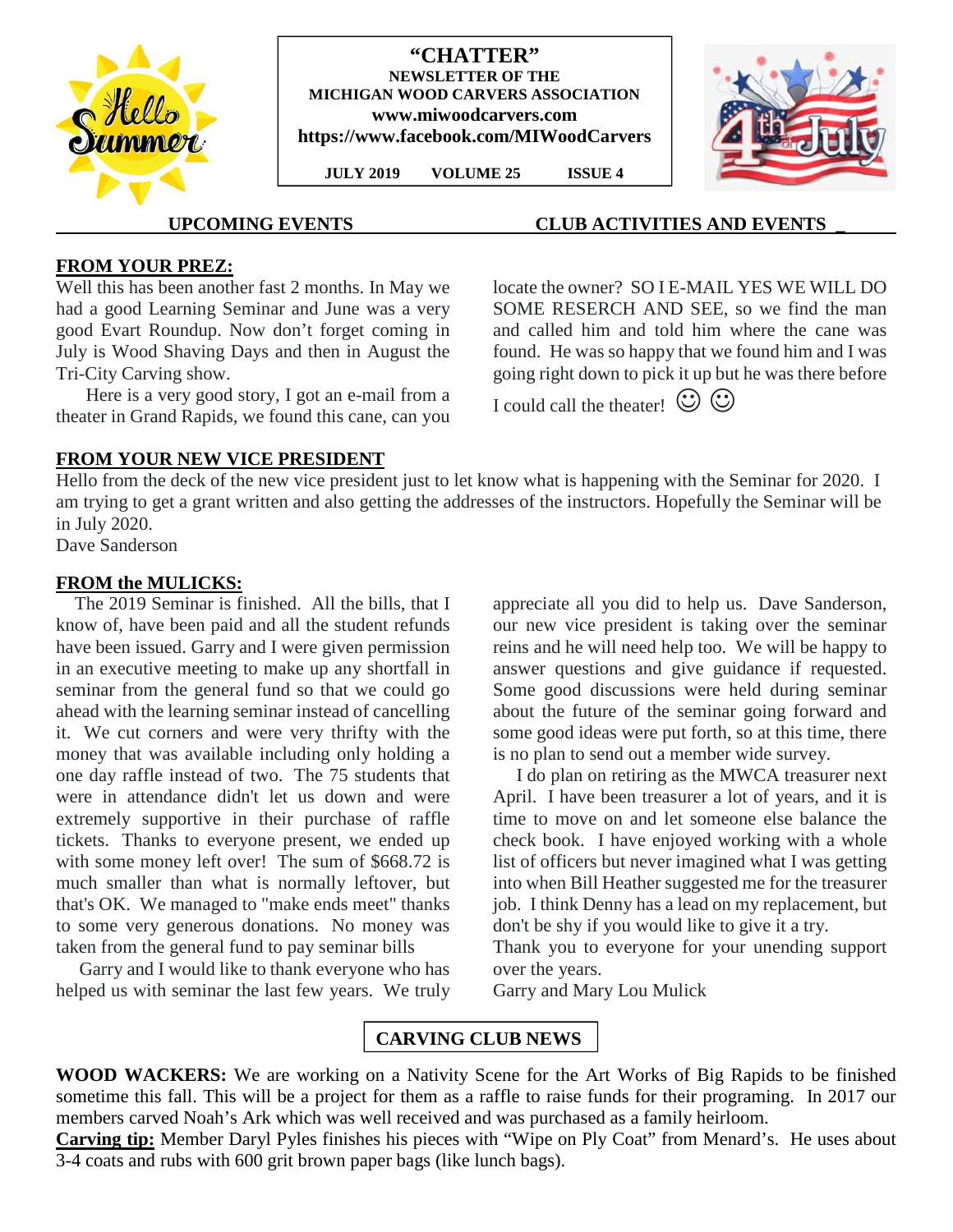**SALINE CARVERS:** Hello everyone! Our group is now on Facebook. The purpose of our Facebook page is to get people interested in our group; visitors are pointed to our blog for more information. This new venue should help us connect with more people and potential members. Our Facebook page address is:

# **https://www.facebook.com/groups/854117681623739/**

A couple of our members will be demonstrating at the Annual Hobby Day at Crosswinds March on **Saturday, August 10.** Info on our facebook page.

Display items for the Saline Library will be needed the last week in August. As of this moment we have 17 tables sold for our show October  $5<sup>th</sup>$  with one of them from a vendor (Don Butler).

Congratulations to our Vice President Caryn Howell on expecting twins, and will leaving as our vice president.

**SOUTH CENTRAL CARVERS:** From Bob Badertscher: The South Central Woodcarvers were invited to present a woodcarving workshop for 4H students in our area who were considering learning to carve well enough to enter a finished project in the Jackson County Fair this next August. We agreed to provide this workshop providing parents were present during the carving training. The workshop was held from 10-12 on Saturday, May 18. We had 11 students participate, and we used selected relief carving cutouts provided by Fred Erbisch who does so much fine work with young carvers at Johnson's Workbench in Charlotte. The 4-H carvers had the choice of carving a butterfly, a bird, or a turtle for this workshop. These choices were made from a very wide collections of patterns offered by Mr. Erbisch.

We carvers, the students, and the parents, had an enjoyable, productive experience with our workshop. Those students who now wish to finish/perfect their project for the fair are invited to join our club at any of our regular meetings this summer. We think this was a great way to encourage new interest in carving in our area. If you need any identification,

This picture includes SWC president Greg Hill standing in the center speaking to seated students, A parent standing and speaking to 4H Leader seated, club member Gordon Hauglie, rear right speaking to a parent.

GREG HILL in Orange shirt STUDENTS GORDON HAUGLIE standing



**FRUITBELT CARVERS:** Information about our 2019 Carving Show this year. We had to change our show LOCATION because of rental issues.

**The Fruitbelt Woodcarver's 39th Annual Wood Carving Show is being held on Saturday, November 2, 2019 from 10:00 A.M. to 5:00 P.M. and on Sunday, November 3, 2019 from 10:00 A.M. to 3:00 P.M. at the American Legion, 65079 US 131 (Business) N., Constantine, MI.**

Whether you are interested in woodcarving, wood burning, chip carving or simply enjoy the mastery of hand carved items, this show offers you a chance to see the area's best woodcarvers at work. Included are a carving competition and a Coffee Can Drawing for prizes. Contact Tom Grile @ 269-435-7245 or Gary Gracey @ 269- 483-for more information.

**METRO CARVERS:** At our June meeting we enjoyed a very thorough demonstration on violin creation by Bill Womack. It was a wonderful explanation of all that goes into building a violin. Bill showed us the many tools and jigs he made to help him with his creation. Many questions and much interest was shown. Thank you Bill.

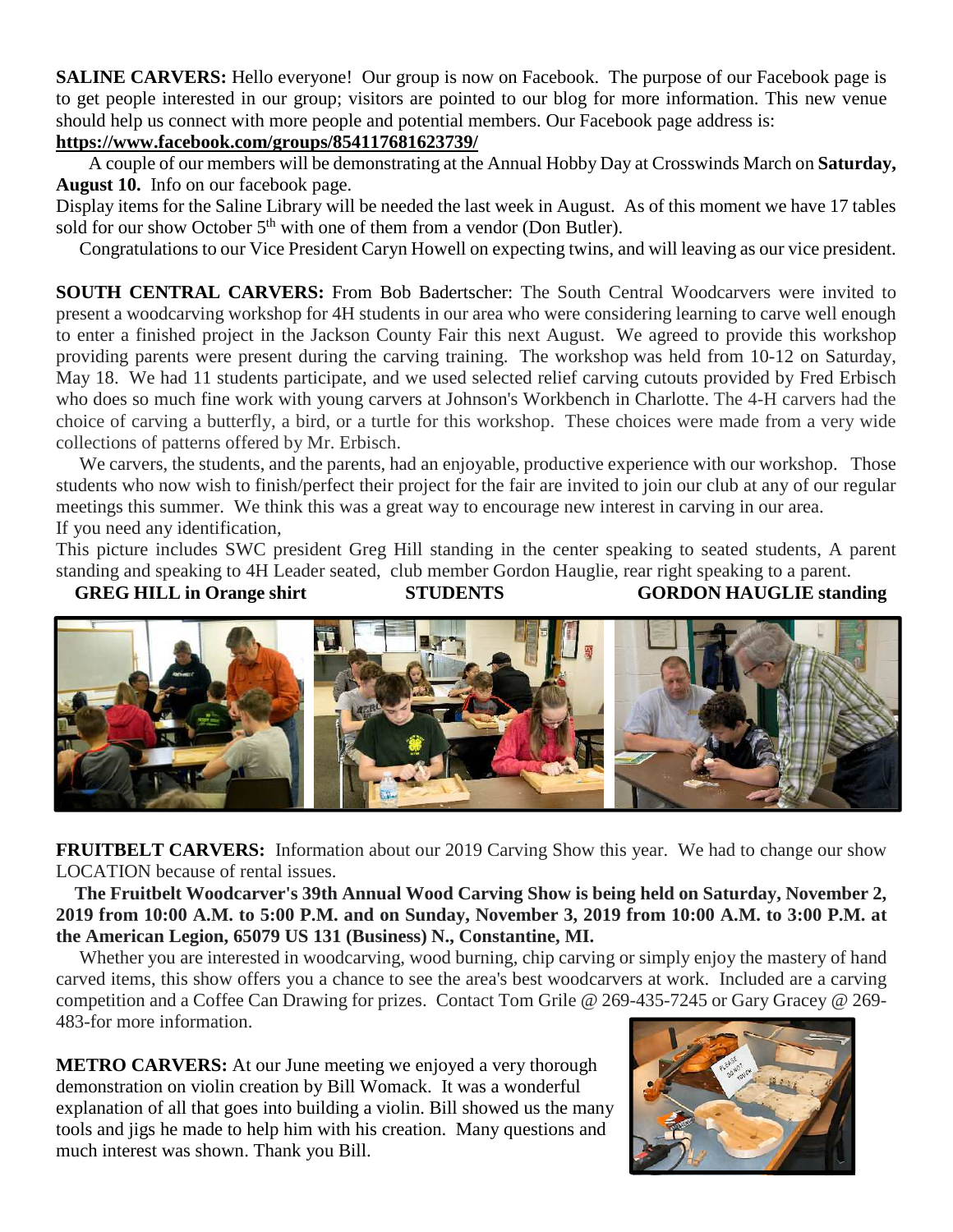**TRI-CITY CARVERS:** Dick Henning did a Carving 101 for the Nouvel Discovery Day in May. Jazz on Jefferson at the Castle Museum carving demo was in June with over 3,000 visitors and it was a great chance to present our club to the community.

When you think of Gary Klender as a member of the club you think "Soap Carving". Gary taught over 4000 youngsters over his tenure as a member of the club. Due to the passing of Gary and to continue his legacy, the Tri City Wood Carvers will continue to provide this service to our local area youth. He also was very supportive in helping others and myself in maintenance of the Carousel at the Saginaw Children's Zoo. May he Rest in Peace!

Our annual picnic will be July 9<sup>th</sup> at the Zoo. Other events we will participate in Soap Carving at the Saginaw Bay Waterfowl Festival August 3 rd; Carving at the Zoo August 8 th, Soap Carving for the Merrill 4H Group, in Sept. **Remember our show August 24th, 2nd Presbyterian Church in Saginaw.**

# **CHIPS & CHATTER**

**EVART ROUNDUP: Article from the Cadillac News. ….**Wood carvers from around the country were in Evart

showing off their hand carved crafts. Around 400 wood carvers set up their art at the Evart Fairgrounds. Visitors could come watch them in action and even learn from a few classes they were teaching. Carvings, supplies, and tools are all on sale if you want to try your luck at this fun, unique hobby. Organizers say this is a great place to learn a new craft. "It's interesting, there's all kinds of different instructors doing different things, chip carving, bark carving, caracature carving. Folks came on in and looked around to find anything they wanted to do and there was somebody to help them start doing it," said President of the Michigan Wood Carvers Association, Denny Sekrenes………..



**BURLINGTON CANADA CARVERS**

Between the carving, the ice cream social, trade blanket and music, everyone had a great time. If you weren't able to come this year be sure to put it on your to "do list" for next year, June  $3^{rd} - 6^{th}$ . Thanks Floyd, another great one!

**EAGLE HEAD CANE WINNERS THIS YEAR.** At almost every carving event and show there is a competition for those who carve the heads for the Veteran Cane Project. Winner receives a certificate and \$25.00.



**PRAYERS and CONCERNS:** Passed members: Tri City has lost 3 carvers, Gary Klender, "Bob" Ervin Britton and Earl Fischer. Metro and MWCA also lost Harold Joseph. Harold was one of the first members to be part of the Lean on Me project and did most of the work and then research on the canes in the beginning, he just retired from that position last year as did Dave Copeman.

They will all be missed by their peers and the clubs they belonged to. Many of you probably know each of these members and carvers so please keep their families in thought and prayer at this time.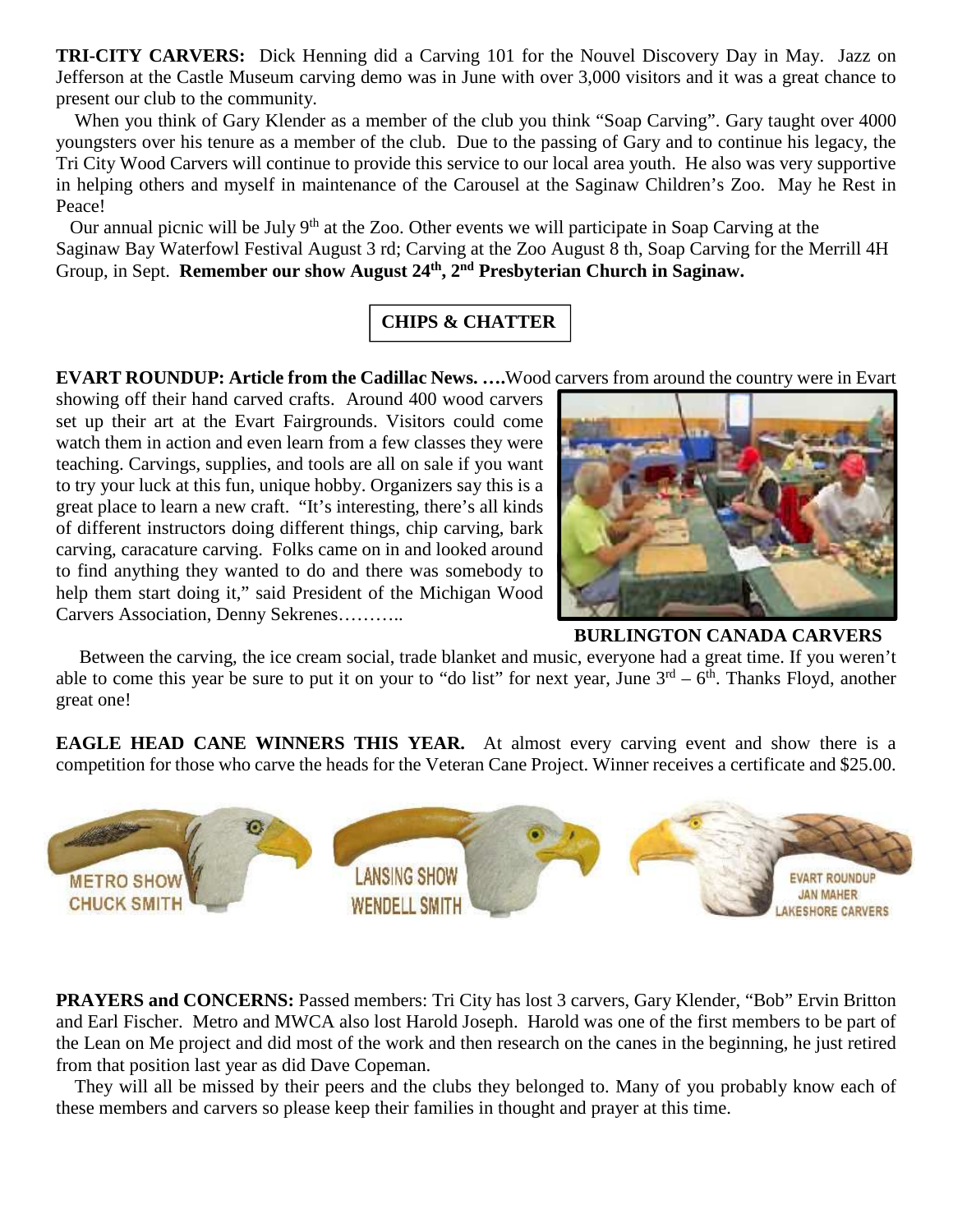**THE "CHATTER" NEWSLETTER GOES OUT BY E-MAIL ONLY** on or about the first of the months listed below. All news to be included needs to be to the editor, Sandy Holder by the 25th of the month prior to publication. E-Mail and phone listed below. You can always download or read a PDF on the MWCA website at **www.miwoodcarvers.com**

**Please share this newsletter with the rest of your members** who don't receive it by email and **FORWARD THE NEWSLETTER BY EMAIL** to your club members who have email. Thank you.

### CHATTER NEWSLETTER IS PUBLISHED ON OR AROUND THE FIRST OF JANUARY MARCH MAY JULY SEPTEMBER NOVEMBER

### **2019 MWCA COMING EVENTS**

| <b>DATE</b> | <b>EVENT</b>                       | <b>LOCATION</b>                     | <b>INFORMATION</b> |
|-------------|------------------------------------|-------------------------------------|--------------------|
| $7/20 - 21$ | WOOD SHAVING DAYS                  | <b>Hartwick Pines State Park</b>    | 989-348-7068       |
| 8/24        | <b>TRI CITY CARVERS SHOW</b>       | $2nd$ Presbyterian Church, Saginaw  | 989-781-3846       |
| $9/12 - 14$ | <b>SPIT and WHITTLE</b>            | Osceola County Fairgrounds in Evart | 616-260-8931       |
| $9/27 - 28$ | <b>WASHINGTON CENTER CARVEFEST</b> | Romeo-Washington-Bruce-             | 248-224-2902       |
|             | XIV                                | Parks & Rec Washington Center       |                    |
|             |                                    | 67880 Van Dyke Rd Washington MI     |                    |

#### *President* Denny Sekrenes 989-277-5739 vetcane@charter.net *Vice President and Learning Seminar* Dave Sanderson 989-339-6444 sandersonwoodart@yahoo.com *Secretary* Willy Stewart (989) 687-2536 stewartwilly@yahoo.com *Treasurer* Mary Lou Mulick (616) 902-3888 mulickg@gmail.com **"***Chatter" Editor* Sandy Holder (231) 734-5125 horsecarver@gmail.com *MWCA Chaplain* Milan Maybee (517) 787-1272 *Judging* Phyllis Burghy (989) 928-4242 cedarbirdshoppe@charter.net *Promotional (Calendars, etc.)* Denny Sekrenes (989) 277-5739 vetcane@charter.net *Patriot Cane Project* Mid-Michigan Carvers Denny Sekrenes 989-277-5739 vetcane@charter.net *Webmaster* Justin Swanson 616-446-0120 Justin.john.swanson@gmail.com *Insurance* Sharon Seitz 734-645-9214 MWCAinsur@yahoo.com *MWCA Representative* Russell Ross 616-213-1613 russell42@gmail.com

# **MWCA BOARD AND COMMITTIES**

**MWCA "Patriot Cane Program"** Completed 65 canes for April, May, and June 2019. From June 2007 thru June 2019, 4663 canes have been delivered. Thanks to everyone for your help and support for the program.

| <b>RECIPIENT</b> |                     |              |                 | <b>CLUB</b>     |            |
|------------------|---------------------|--------------|-----------------|-----------------|------------|
| Sgt              | Kenneth D. West     | USMC         | Korea           | Dunham, Richard | OWL        |
| SPC4             | Kenneth L. Cooper   | Army         | Vietnam         | Maybee, Milan   | <b>SCC</b> |
| SPC4             | Ricky S. Turczynski | Army         | Vietnam         | Bluga, John     |            |
| SK <sub>3</sub>  | William D. Thompson | Navy         | Vietnam         | Hanson, Richard | WGF        |
| Sn1C             | Virgil E. Thill     | Navy         | <b>WWII-PTO</b> | Pfenning, Ray   | <b>OLW</b> |
| SPC4(T)          | Cloyde E. Miller    | Army         | Vietnam         | Smith, Wendell  | <b>NWC</b> |
| SPC4             | Ernest C. Pizzini   | Army         | Vietnam         | Sandeen, Chuck  | <b>SLY</b> |
| <b>TSgt</b>      | John R. Gault       | Air<br>Force | <b>SWA</b>      | Mathiak, Lee    | <b>OWL</b> |
| Cpl              | Robert D. Bates     | USMC         | Vietnam         | Millard, Fred   |            |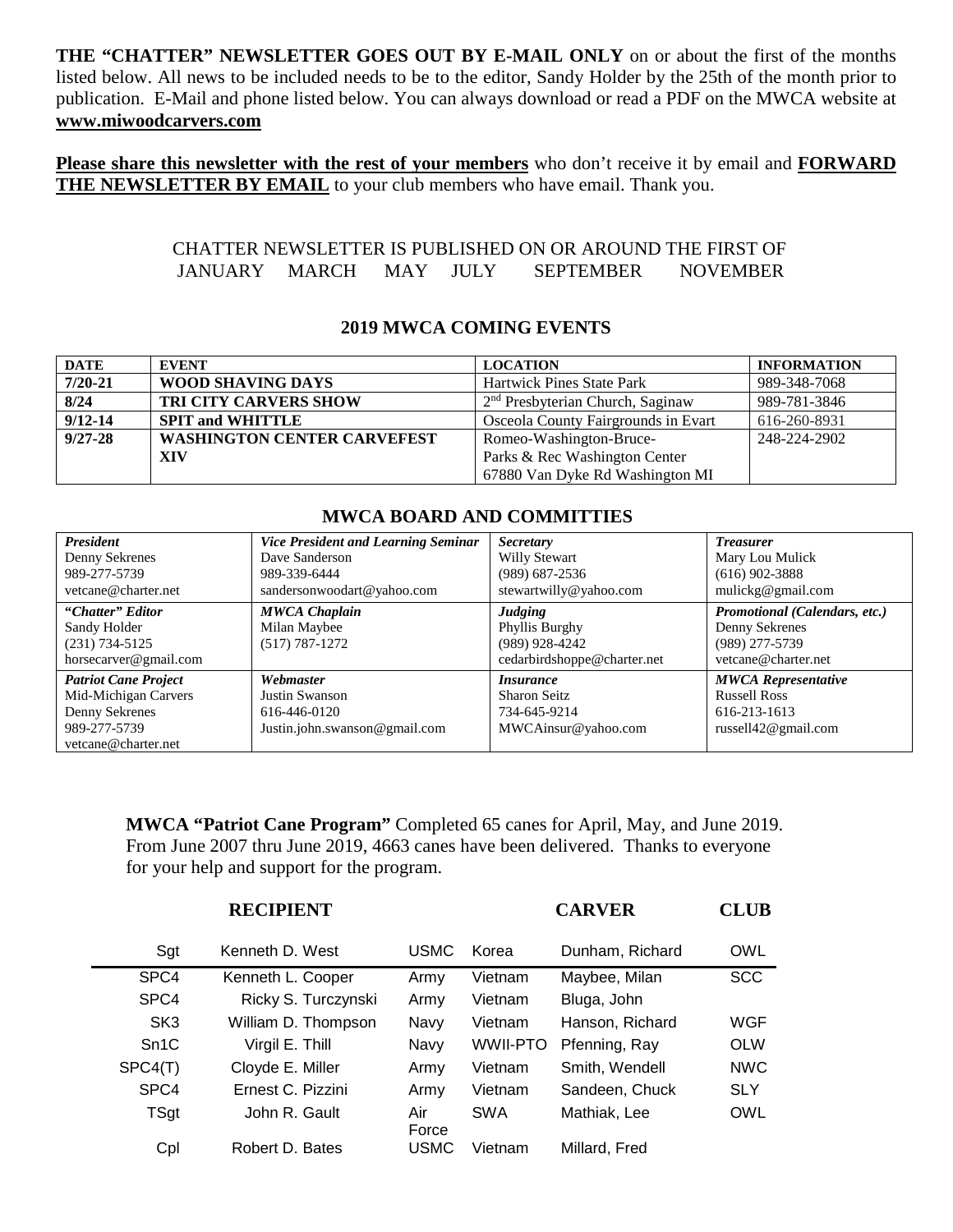| LtCol            | Allan J. Kelly         |                            | Air<br>Force | Vietnam               | Floyd, Chris        | <b>HAW</b> |
|------------------|------------------------|----------------------------|--------------|-----------------------|---------------------|------------|
| SM <sub>3</sub>  | Jeremy J.W. Carter     |                            | Navy         | N/A                   | Durbin, Gene        | <b>WGF</b> |
| Cpl              | Charles L. Smith       |                            | <b>USMC</b>  | Vietnam               | Hornung, Gregg      | MET        |
| SPC4             | Michael E. Racer       |                            | Army         | Vietnam               | Sandeen, Chuck      | <b>SLY</b> |
| SPC5(T)          | Roger W. Clark         |                            | Army         | Korea                 | Miller, Tom         | <b>OWL</b> |
| Sgt              | David A. Groth         |                            | Army         | Vietnam               | Badertscher, Robert | <b>SCC</b> |
| HM <sub>3</sub>  | William L. III Bush    |                            | Navy         | Vietnam               | Hanson, Richard     | <b>WGF</b> |
| Sgt              | Robert C. Adams        |                            | Army         | Vietnam               | Miller, Tom         | <b>OWL</b> |
| Cpl              | Robert D. Jolin        |                            | <b>USMC</b>  | Vietnam               | Randazzo, Joe       | MET        |
| SPC4(T)          | Raymond A. Grahm       |                            | Army         | Vietnam               | Smith, Charles      | <b>HRT</b> |
| SPC4(T)          |                        | Frank J. Montalbano        | Army         | Vietnam               | Hanson, Richard     | <b>WGF</b> |
| AMS3             | Reginald M. Woodard    |                            | Navy         | Vietnam               | Dunham, Richard     | <b>OWL</b> |
| <b>PFC</b>       | Lloyd R. Hearn         |                            | Army         | Korea                 | Paupard, Fred       | <b>BWC</b> |
| Corpl            | Keith L. Overby        |                            | <b>USMC</b>  | Vietnam               | Follbaum, Gary      | RIV        |
| SPC <sub>5</sub> | Michael L. Decker      |                            | Army         | Vietnam               | Mathis, Len         | <b>SCC</b> |
| Sgt              | Lawrence E. Edwards    |                            | Army         | Vietnam               | Pfenning, Ray       | <b>OLW</b> |
| SPC4 (T)         | George W. Morey        |                            | Army         | Vietnam               | Pfenning, Ray       | <b>OLW</b> |
| A <sub>1</sub> C | Timothy J. Gordon      |                            | Air<br>Force | Vietnam               | Belli, Lou          |            |
| <b>HTC</b>       | Raymond G. Stafford    |                            | Navy         | Vietnam               | Marsh, Bob          | <b>MID</b> |
| CE <sub>2</sub>  | Bruce R. Kurth         |                            | Navy         | Vietnam               | Damiani, Bob        | <b>WWC</b> |
| SPC4(T)          | Andrew J. Johnston     |                            | Army         | Dominican<br>Republic | Wolak, Stan         | <b>SLY</b> |
| SP <sub>5</sub>  |                        | Wayne Eversole             | Army         | Vietnam               | Hanson, Richard     | <b>WGF</b> |
| SPC4(T)          | Melvin G. Trumbo       |                            | Army         | Vietnam               | McFadden, Scott     | <b>SLY</b> |
| SSgt             | George R. Duka         |                            | Army         | Vietnam               | Ebinger, Bill       | MET        |
| Capt             | Gwendolyn N. Clymer    |                            | <b>USAF</b>  | WWII                  | Dunham, Richard     | <b>OWL</b> |
| Sgt (E5)         | Leonard E. Russell     |                            | Army         | Vietnam               | Dunham, Richard     | <b>OWL</b> |
| SPC4             | Howard P. Pitch        |                            | Army         | Vietnam               | Sherwood, Kurt      | <b>WGF</b> |
| Sgt(E5)          | Norman T. Lang         |                            | <b>USMC</b>  | Vietnam               | Nielson, Ronald     | <b>WGF</b> |
| Cpl (E4)         | John R. Fekken         |                            | <b>USMC</b>  | Vietnam               | Marsh, Bob          | <b>MID</b> |
| SPC <sub>5</sub> |                        | Larry L. Schluckebier      | Army         | Korea                 | Pfenning, Ray       | <b>OLW</b> |
| SSgt (E6)        | Joe L. Jr. Teasdale    |                            | <b>USMC</b>  | Vietnam               | Hanson, Richard     | <b>WGF</b> |
| HM2 (E5)         | Gale G. Balding        |                            | Navy         | Vietnam               | Follbaum, Gary      | RIV        |
| SPC4             | Michael L. Curtice     |                            | Army         | Vietnam               | Smith, Wendell      | NWC        |
| SPC4             | Steven D. Verburg      |                            | Army         | Vietnam               | Reynolds, Edward    | WGF        |
| $Cpl$ (E4)       | Nick A. Fekken         |                            | <b>USMC</b>  | Vietnam               | Yost, Jim           | <b>HWC</b> |
| SPC <sub>5</sub> |                        | Barry L. Wainman           | Army         | Vietnam               | Paupard, Fred       | <b>BWC</b> |
| SPC4(T)          | Neil O. Jr Dygert      |                            | Army         | Vietnam               | Shaft Only          | MID        |
| SPC4             | Earl J. Klein          |                            | Army         | Vietnam               | Lijewski, Larry     | TRI        |
| <b>MSgt</b>      | James W. Gross         |                            | Army         | Vietnam               | Hanson, Richard     | <b>WGF</b> |
| CT2 (E5)         | Paul R. Gelinas        |                            | Navy         | Vietnam               | Dunham, Richard     | OWL        |
| AMH <sub>2</sub> | Gerald L. Hix          |                            | Navy         | Vietnam               | Dunham, Richard     | OWL        |
| <b>PFC</b>       |                        | C.L. Collins               | Army         | Korea                 | Dentino, Gary       | <b>FRT</b> |
| SPC4             | Keith A. Aldrich       |                            | Army         | Vietnam               | Downs, Bruce        |            |
| Cpl              | David R. Steele        |                            | Army         | Korea                 | Dentino, Gary       | <b>FRT</b> |
| SPC <sub>5</sub> | Bruce A. Olsen         |                            | Army         | Vietnam               | Yost, Jim           | HWC        |
| Cpl              | Dale V. Lynn           |                            | <b>USMC</b>  | <b>SWA</b>            | Reynolds, Edward    | <b>WGF</b> |
| <b>PFC</b>       | <b>Maurice Collins</b> |                            | Army         | Vietnam               | Marsh, Bob          | MID        |
| SPC5(T)          |                        | Donald J. Schoenemann Army |              | Vietnam               | Dunham, Richard     | OWL        |